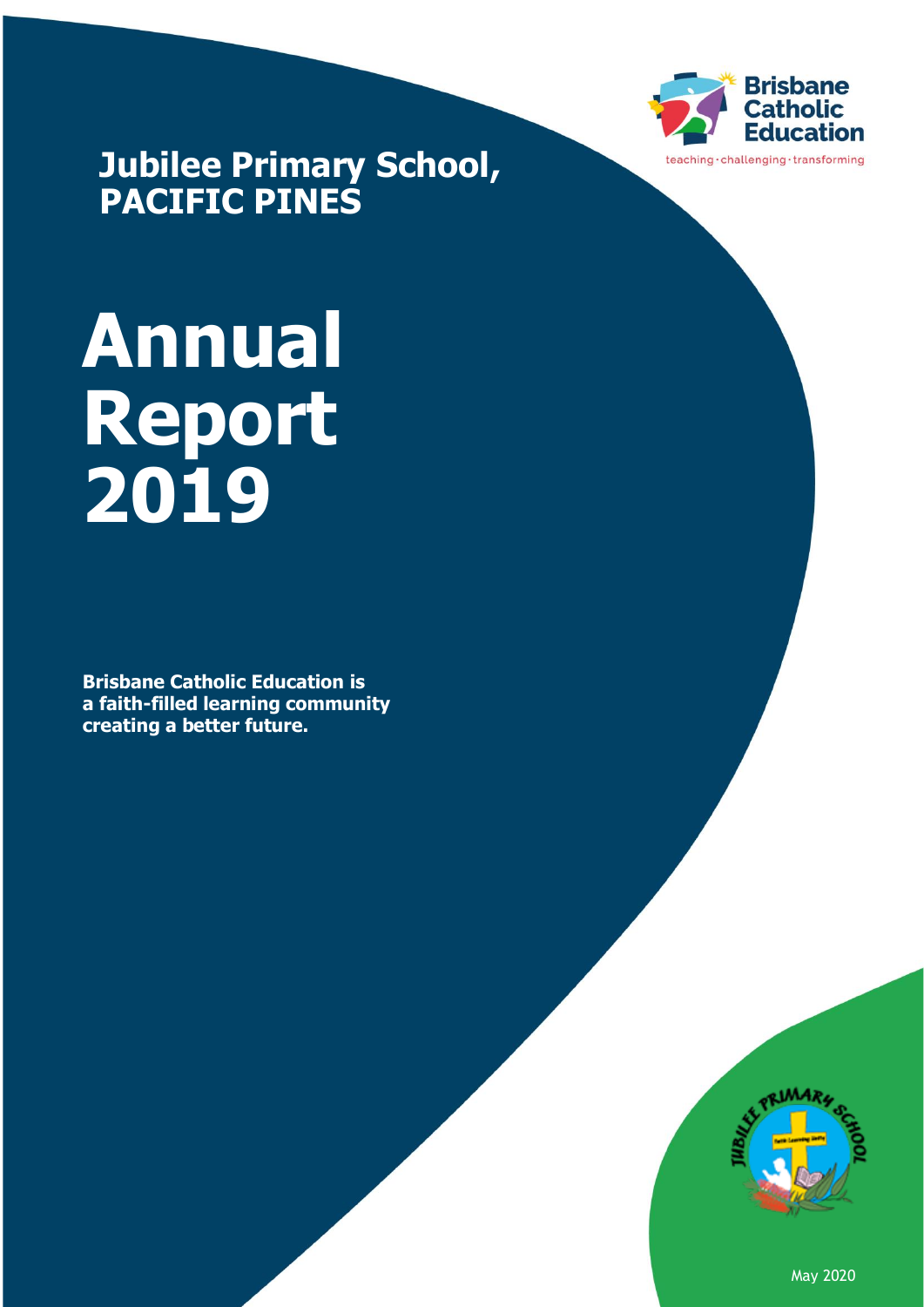# Contact information

| <b>School</b>         | Jubilee Primary School                |  |
|-----------------------|---------------------------------------|--|
| <b>Postal address</b> | PO Box 486, HELENSVALE, QLD, 4212     |  |
| <b>Phone</b>          | $(07)$ 5502 8566                      |  |
| <b>Email</b>          | pgaven@bne.catholic.edu.au            |  |
| School website        | http://www.jubileeprimary.qld.edu.au/ |  |
| <b>Contact Person</b> | Matthew Edwards - Principal           |  |

# **Principal's foreword**

The 2019 Annual Report presents information for reporting requirements and informs the wider community of our school's operations and achievements through the year. The report includes information on the school's profile, curriculum delivery, social climate, school funding, workforce composition and student performance.

#### **School progress towards its goals in 2019**

In 2019, great progress was made in working toward the achievement of the goals established at the start of the year. Goals concerning Relationships and Sexuality Education, supporting individual student learning needs, digital skills, student behaviour and consistency of approach were all achieved as targeted. While other areas are listed as 'Not Achieved', we are now better placed that ever in these areas. These were aspirational goals which were narrowly missed. For example, in the second goal, our Prep target was missed by only 6% and the Year 1 target by 4%, with the Year 2 target achieved. These were aspirational goals and this level of achievement still places our students in a very high level of achievement.

| <b>Goal</b>                                                                                                                                                                                                                                                                                                                                                                                                                                                                                                                                                                                                                                                                                                            | <b>Progress</b> |
|------------------------------------------------------------------------------------------------------------------------------------------------------------------------------------------------------------------------------------------------------------------------------------------------------------------------------------------------------------------------------------------------------------------------------------------------------------------------------------------------------------------------------------------------------------------------------------------------------------------------------------------------------------------------------------------------------------------------|-----------------|
| Establish structures for the introduction of Relationships and Sexuality<br>Education for 2020.                                                                                                                                                                                                                                                                                                                                                                                                                                                                                                                                                                                                                        | Achieved        |
| By the end of 2019, there will be 90% of Prep students who are achieving a<br>reading proficiency of PM level 5 and above, 95% of Year 1 students who are<br>achieving a reading proficiency of PM level 14 and above, and 85% of Year 2<br>students who are achieving a reading proficiency of PM level 22 and above,<br>achieved through implementation of Effective and Expected Practices.<br>Additionally, 90% of students in Years 3-6 will achieve scores of 20-24 in the<br>use Writing Analysis tools as a representation of improvement in writing.<br>This will be achieved through data informed targeted teaching addressing the<br>needs of the specific cohorts using Effective and Expected Practices. | Not Achieved    |
| To provide necessary documentation and evidence needed to ensure that<br>individual learning needs of all students are planned for and met across all<br>learning areas.                                                                                                                                                                                                                                                                                                                                                                                                                                                                                                                                               | Achieved        |
| The further refinement of a more formalised staff professional goal setting<br>and review process.                                                                                                                                                                                                                                                                                                                                                                                                                                                                                                                                                                                                                     | Not Achieved    |
| In addressing whole school attendance rates, we will be strengthening a<br>culture which values student engagement and participations for full days to<br>achieve a level of at least 90% of students attending school 90% of the time.                                                                                                                                                                                                                                                                                                                                                                                                                                                                                | Not Achieved    |
| By the end of 2019 we will increase the digital skills of staff to enhance<br>learning and teaching.                                                                                                                                                                                                                                                                                                                                                                                                                                                                                                                                                                                                                   | Achieved        |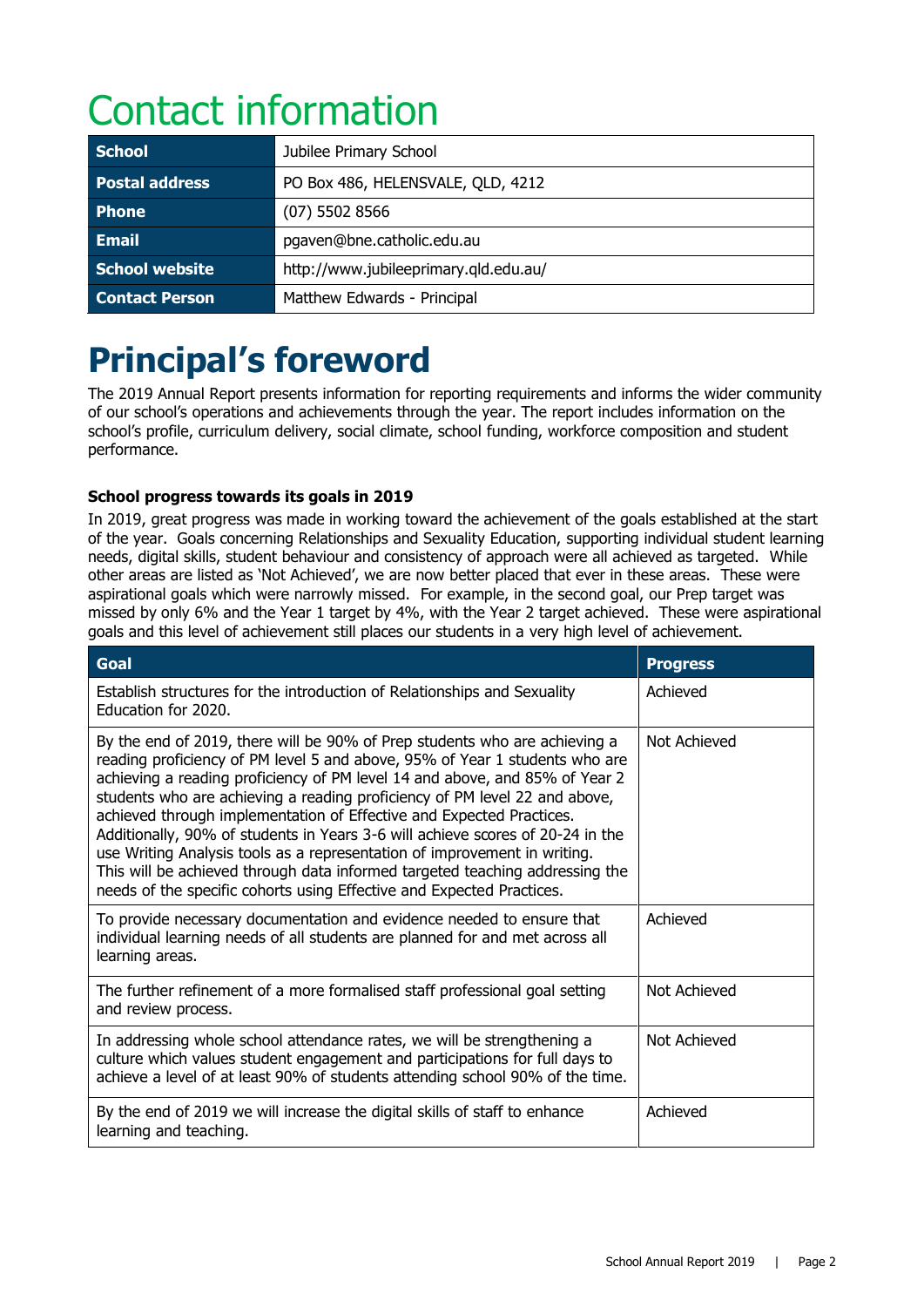| Goal                                                                                                                                                                                                                                                                                                                                    | <b>Progress</b> |
|-----------------------------------------------------------------------------------------------------------------------------------------------------------------------------------------------------------------------------------------------------------------------------------------------------------------------------------------|-----------------|
| By the end of 2019 we will see a reduction of minor and major behaviours<br>through formal and informal reminding, supervision and feedback for<br>students. Behaviours will be address by the most appropriate person at the<br>most appropriate time in the least intrusive & disruptive manner, in<br>compliance to PB4L guidelines. | Achieved        |
| Further development and refinement of the Jubilee Way of Working                                                                                                                                                                                                                                                                        | Achieved        |

#### **Future outlook**

The explicit improvement agenda for 2020 will focus on gaining improvements in the teaching, and use, of the RE curriculum and embedding this in our approach to health, student achievement in Reading and Writing with Mathematics as a more emerging priority, student attendance, social and emotional development, school culture, professional learning and facilities maintenance.

### **Our school at a glance**

#### **School profile**

Jubilee Primary School is an Ecumenical school administered through Catholic Education Archdiocese of Brisbane.

**Coeducational or single sex:** Coeducational

**Year levels offered in 2019:** Primary

#### **Student enrolments for this school:**

|      | Total | <b>Girls</b> | <b>Boys</b> | <b>Aboriginal and</b><br><b>Torres Strait</b><br><b>Islander</b><br>students |
|------|-------|--------------|-------------|------------------------------------------------------------------------------|
| 2019 | 624   | 302          | 322         |                                                                              |

Student counts are based on the Census (August) enrolment collection.

#### **Characteristics of the student body**

The students at Jubilee come from a diverse range of socio-economic backgrounds with most coming from middle class families. The area is still experiencing tremendous growth and as a result each year sees a significant number of new students. Additionally, as a result of the slightly more transient nature of the area, a small number of students tend to leave Jubilee each year for a range of reasons.

Families at Jubilee care about their child's education and welfare and as a result connection between home and school is of great importance.

Jubilee Primary School was established in 2001 as Brisbane Catholic Education's first Ecumenical School. There are four Christian Traditions involved with Jubilee Primary School: - Catholic, Anglican, Apostolic and Uniting.

Jubilee's catchment areas include but is not limited to Pacific Pines, Oxenford, Helensvale, Coomera, Upper Coomera, Hope Island, Maudsland, Gaven, Guanaba, Wongawallan, Runaway Bay, Coombabah, Paradise Point

#### **Curriculum delivery**

#### **Approach to curriculum delivery**

Jubilee Primary School offers a wide variety of subject areas which include: English, Mathematics, Science, HASS, Health and Physical Education, Technology, LOTE (Italian) and The Arts. Religious Education is provided to all students as part of our curriculum, thus promoting our Ecumenical ethos.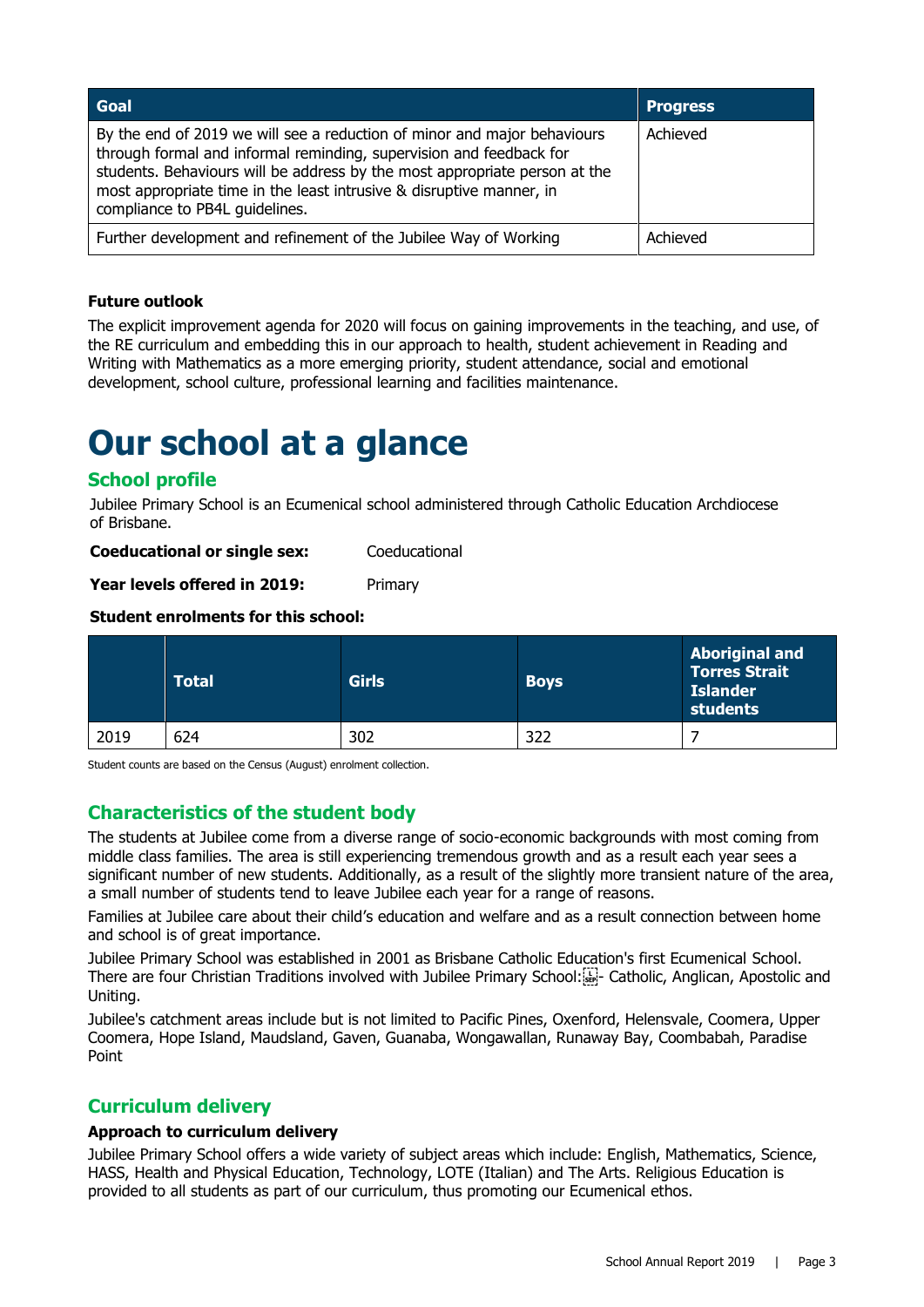Within the context of the above key learning areas the following distinctive curriculum offerings are included: Inclusive Support practices by Learning Enhancement Team; Recognition of different Christian formats of worshiping within the Religious Life of Jubilee Primary School; Providing explicit learning and teaching of Religious Education in an Ecumenical context; Eisteddfod participation; Music (P-6); Health and Physical Education (P-6); Camps (5 - Lake Ainsworth & 6 - Canberra/Sydney); Interschool Sport (Years 4-6); Sporting Competitions: District, Catholic Schools' Interschool Winter; Swimming Instruction (Prep-6); End of Year Christmas Concert; Celebration of Learning: Book Week; 100th day of School

#### **Co-curricular activities**

Choir; Readers Cup; Speech and Drama; Auskick Football Program; Total Football Academy Program; Interschool Sport; Year 3-6 University of NSW (ICAS): Mathematics, English and Writing Competitions; Taekwondo; Interschool sport coaching; Art; Dance.

#### **How information and communication technologies are used to assist learning**

ICT is used as a tool to assist learning but not as a means to itself. Our students in Years 4-6 participate in a one to one laptop program, with devices supplied by the school. These are Dell laptops as this choice best meets the needs of our students and community.

Students in Prep to Year Two access iPads as their learning device in classrooms as they enable more direct, immediate engagement for these students. As a transitional arrangement, Year 3 students share a bank of Dell laptops which are accessed as needed and serve to prepare these students for the requirements of the one to one program in Year Four.

#### **Social climate**

#### **Overview**

Jubilee Primary School is a supportive community which fosters positive and healthy interactions between all students, staff, parents and wider community.

As a Christ-centered community we - affirm the dignity of each child as God's creation (Faith) - promote the achievement of excellence within caring Christian faith traditions (Unity) - value and express unity and diversity of Christianity through a cooperative educational environment among Christian faith traditions (Unity).

Jubilee Primary School is blessed to have a fulltime teacher seconded to Campus Ministry.

#### **BCE Listens Survey - Student satisfaction**

| <b>Performance measure</b>                                                                                                      |       |
|---------------------------------------------------------------------------------------------------------------------------------|-------|
| Percentage of students who agree* that:                                                                                         | 2018  |
| At my school, I can express my beliefs                                                                                          | 91.6% |
| My school encourages all students to participate in spiritual and religious activities and<br>projects outside of the classroom | 90.1% |
| Religious Education at my school is interesting and engaging                                                                    | 84.3% |
| I see school staff practising the values and beliefs of my school                                                               | 85.2% |
| My school looks for ways to improve                                                                                             | 98.8% |
| Students at my school are encouraged to voice their concerns or complaints                                                      | 87.5% |
| Teachers treat students fairly at my school                                                                                     | 87.8% |
| Teachers recognise my efforts at school                                                                                         | 91.1% |
| I feel safe at school                                                                                                           | 92.8% |
| My school helps me to respect the needs of others                                                                               | 98.8% |
| I am happy to be at my school                                                                                                   | 91.5% |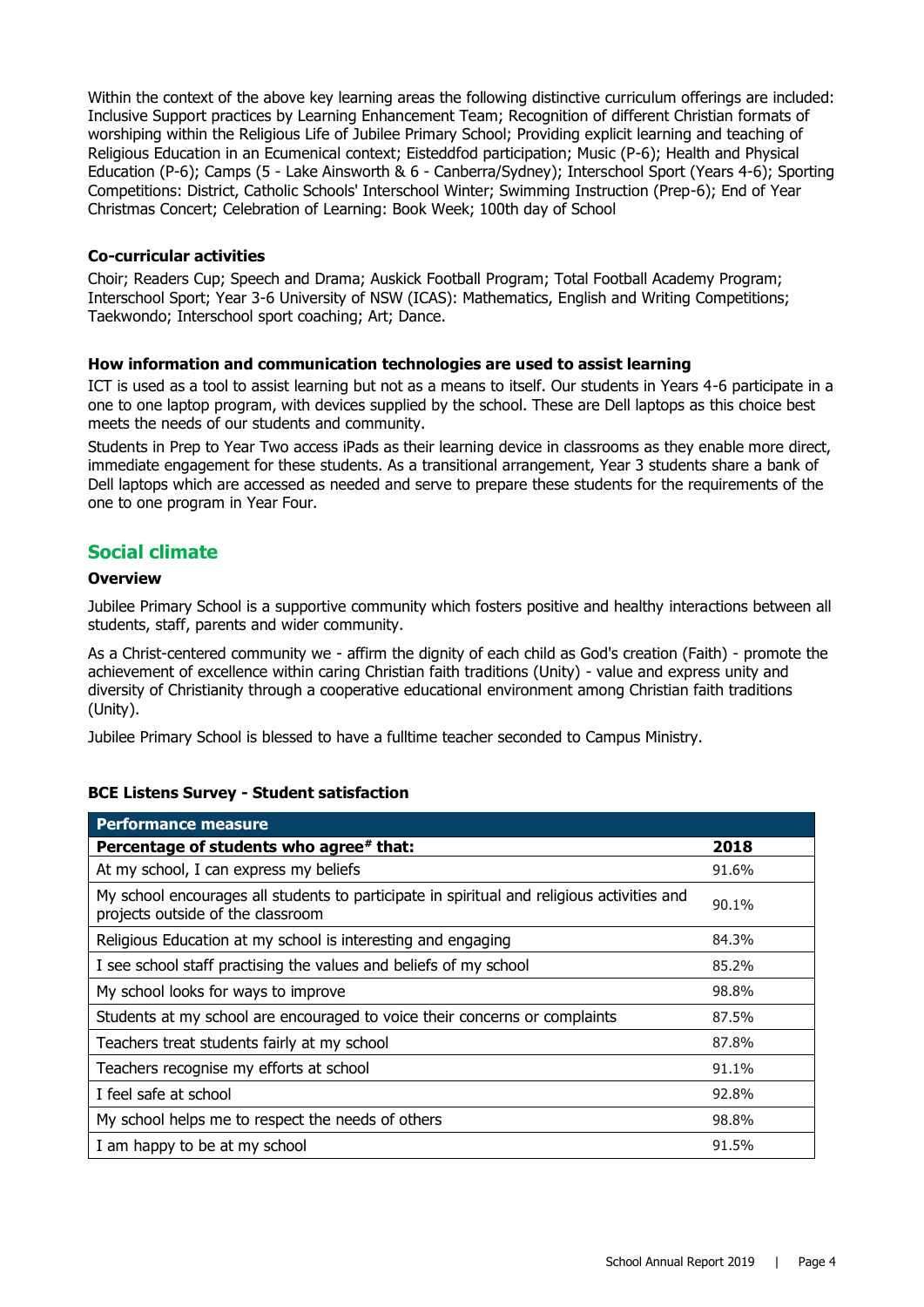#### **BCE Listens Survey - Staff satisfaction**

| <b>Performance measure</b>                                                                                                      |        |
|---------------------------------------------------------------------------------------------------------------------------------|--------|
| Percentage of staff who agree# that:                                                                                            | 2018   |
| This school helps me to develop my relationship with God                                                                        | 92.5%  |
| My school encourages all students to participate in spiritual and religious activities and<br>projects outside of the classroom | 94.9%  |
| Religious Education at this school is comprehensive and engaging                                                                | 90.0%  |
| I see school staff practising the values and beliefs of this school                                                             | 95.0%  |
| This school is well managed                                                                                                     | 97.5%  |
| My concerns are taken seriously by the school                                                                                   | 97.4%  |
| This school is a safe place to work                                                                                             | 97.4%  |
| This school has an inclusive culture                                                                                            | 100.0% |
| This school has a culture of striving for excellence                                                                            | 95.0%  |
| All my students know I have high expectations of them                                                                           | 100.0% |
| I am proud to be a member of this school                                                                                        | 100.0% |
| Overall, I am happy with my decision to work at this school                                                                     | 100.0% |

# 'Agree' represents the percentage of respondents who Somewhat Agree, Agree or Strongly Agree with the statement.

DW = Data withheld to ensure confidentiality.

#### **Family and community engagement**

Parents and Friends Association - School Pastoral Board - Parent helpers in the classroom - Sport coaching - Social events - Family Fun Day, Trivia Night, disco, morning teas, Welcome BBQ, Colour Run – Mothers' Day and Fathers' Day Breakfasts - Parent involvement in home readers program - Literacy/numeracy rotations iCentre assistance including Grandparents Day and Book Week

#### **Environmental footprint**

#### **Reducing the school's environmental footprint**

This is the first year of reporting on the school's electricity usage. Responsible energy usage supports the school's efforts towards a living response to Pope Francis' Encyclical Laudato Si' Care for our Common Home.

Existing solar panels help to reduce our carbon footprint and this will be further off set with the installation of an additional 90kW soon. The school has water tanks to harvest rainwater from various area. In 2020 we plan to increase our rate of recycling as well as install vegie gardens to both assist with our environmental footprint as well as ensuring students are aware of their responsibilities as stewards of God's creation.

| <b>Environmental footprint indicators</b> |                           |  |
|-------------------------------------------|---------------------------|--|
| Years                                     | <b>Electricity</b><br>kWh |  |
| 2019                                      | 183504                    |  |

#### **School funding**

#### **School income broken down by funding source**

School income, reported by financial year accounting cycle using standardized national methodologies and broken down by funding source is available via the [My School](http://www.myschool.edu.au/) website.

#### **How to access our income details**

- 1. Click on the My School link <http://www.myschool.edu.au/>.
- 2. Enter the school name or suburb of the school you wish to search.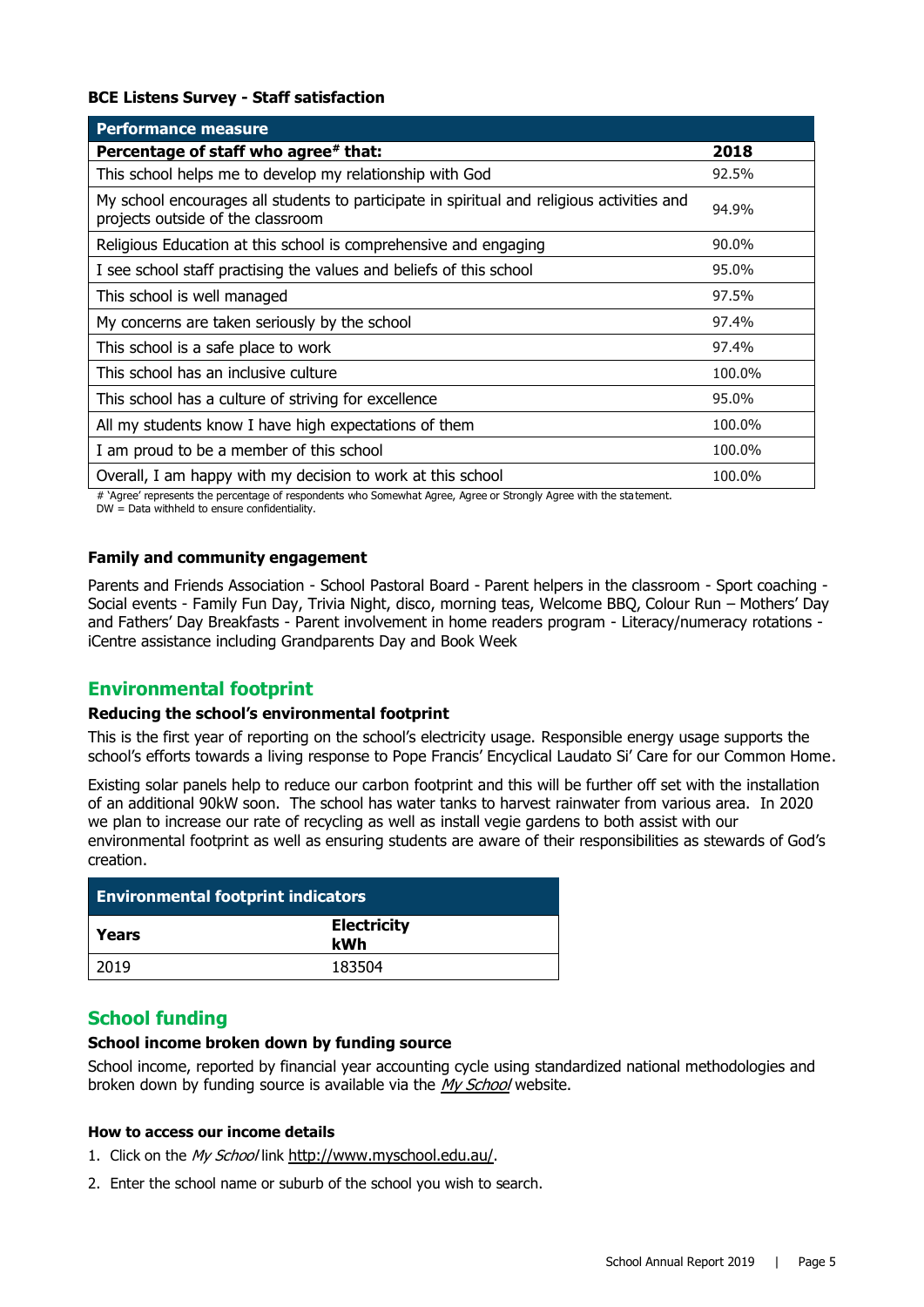| Find a school                   |              |                    | <b>Search website</b> |              |              |
|---------------------------------|--------------|--------------------|-----------------------|--------------|--------------|
| Search by school name or suburb |              |                    |                       |              | Go           |
| <b>School sector</b>            | $\checkmark$ | <b>School type</b> | $\checkmark$          | <b>State</b> | $\checkmark$ |

3. Click on 'View School Profile' of the appropriate school to access the school's profile.

|--|--|--|

4. Click on 'Finances' and select the appropriate year to view the school financial information.

| School profile NAPLAN<br><b>VET</b> in schools<br>Senior secondary<br>Attendance Finances | Schools map |
|-------------------------------------------------------------------------------------------|-------------|
|-------------------------------------------------------------------------------------------|-------------|

Note: If you are unable to access the internet, please contact the school for a hard copy of the school's financial information.

# **Our staff profile**

#### **Workforce composition**

| <b>Description</b>           | <b>Teaching Staff</b> | Non-Teaching Staff |
|------------------------------|-----------------------|--------------------|
| Headcount                    | -46                   |                    |
| <b>Full-time Equivalents</b> | 38.6                  | 12.5               |

#### **Qualifications of all teachers\***

| <b>Highest level of qualification</b> | Number of classroom teachers and school<br>leaders at the school |
|---------------------------------------|------------------------------------------------------------------|
| Doctorate                             | 0                                                                |
| <b>Masters</b>                        | 8                                                                |
| Graduate diploma etc.**               |                                                                  |
| Bachelor degree                       | 37                                                               |
| Diploma                               | 0                                                                |
| Certificate                           | 0                                                                |

\*Teaching staff includes School Leaders

\*\*Graduate diploma etc. includes graduate diploma, bachelor honours degree, and graduate certificate.

#### **Professional development**

#### **Expenditure on and teacher participation in professional development**

The total funds expended on teacher professional development in 2019 were \$79 058.

The major professional development initiatives are as follows:

- The Effective and Expected teaching of Reading and Writing
- Effective adjustments for students and associated record keeping
- Positive Behaviour for Learning
- The Teaching of Spelling
- Matters relating to compliance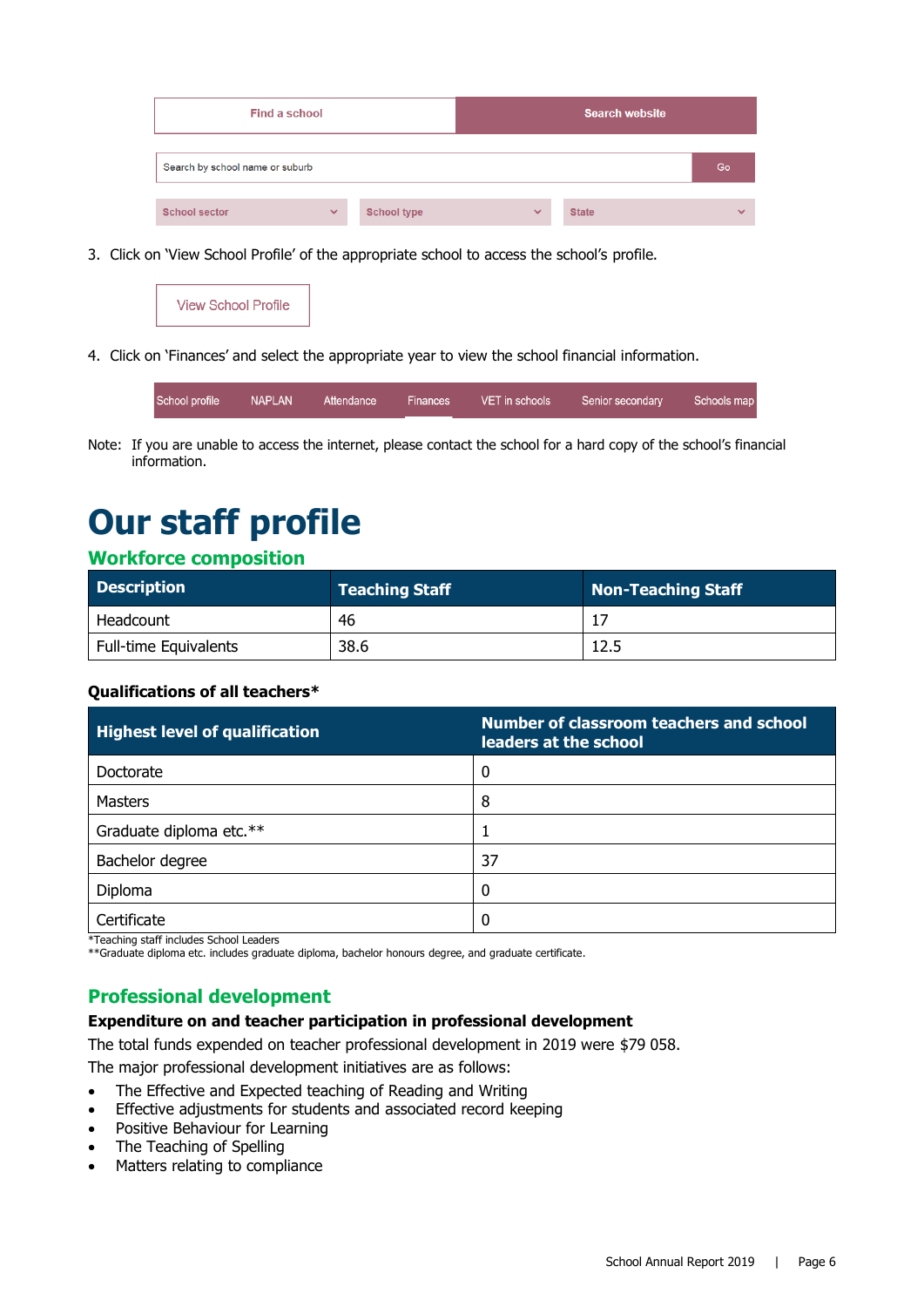The proportion of the teaching staff involved in professional development activities during 2019 was 100%.

#### **Staff attendance and retention**

#### **Average staff attendance**

| <b>Description</b>                                                    |       |
|-----------------------------------------------------------------------|-------|
| Staff attendance for permanent and temporary staff and school leaders | 95.7% |

#### **Proportion of staff retained from the previous school year.**

From the end of the previous school year, 90% of staff was retained by the school for the entire 2019.

# **Performance of our students**

#### **Student attendance**

| <b>Description</b>                                                                | $\mathbf{Q}_0$ |
|-----------------------------------------------------------------------------------|----------------|
| The overall attendance rate* for the students at this school                      | 91.8%          |
| Attendance rate for Aboriginal and Torres Strait Islander students at this school | 90.2%          |

| Average attendance rate per year level |          |                        |       |  |  |  |  |
|----------------------------------------|----------|------------------------|-------|--|--|--|--|
| Prep attendance rate                   | $93.1\%$ | Year 4 attendance rate | 91.1% |  |  |  |  |
| Year 1 attendance rate                 | $92.0\%$ | Year 5 attendance rate | 91.7% |  |  |  |  |
| Year 2 attendance rate                 | $91.1\%$ | Year 6 attendance rate | 91.7% |  |  |  |  |
| Year 3 attendance rate                 | 92.0%    |                        |       |  |  |  |  |

\*The student attendance rate is generated by dividing the total of full-days and part-days that students attended, and comparing this to the total of all possible days for students to attend, expressed as a percentage.

The overall student attendance rate in 2019 for all Brisbane Catholic Education schools across years Prep-6 was 91.9%. '

#### **Description of how non-attendance is managed by the school**

- Parents are required to inform the school of their child's absence. The preferred method of this communication is via the Parent Portal we will accept any communication which gives us this information. All class attendance is marked each morning and afternoon by classroom teachers. SMS messages are sent at 9:30am each morning to parents of students who are listed as absent without explanation.
- Where a parent has not provided an explanation of their child's absence, teachers are asked to make contact with the parent. Where this attempt is unsuccessful, a member of the school leadership team with make contact.
- Where a long period of absence occurs or when a pattern of absence is evident, specific members of the school staff team make contact with the parent to check in, have the absence explained and to offer any assistance the school may provide in ensuring attendance improves.
- At Jubilee we have been attempting to raise the awareness for parents of the implications for ongoing absence by their child. This happens through broad communication via newsletters and emails, as well as specific individualised follow up for those children and their parents, most at risk with high rates of absence.